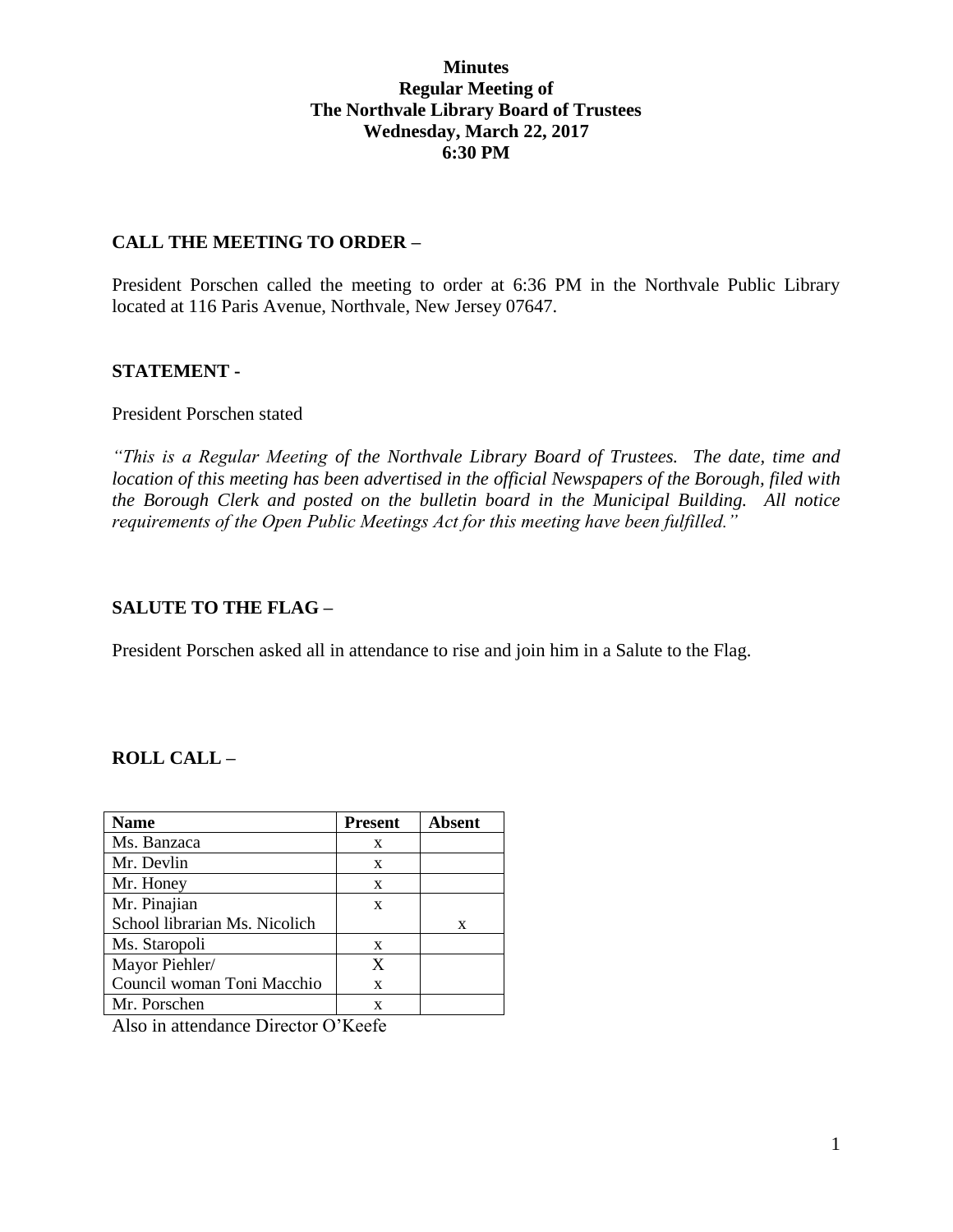# **APPROVAL OF MINUTES**

Resolved to approve the minutes from the February 22, 2017 regular board meeting

The minutes were adopted on a roll call vote as follows:

| <b>Name</b>   | <b>ACTION</b> | <b>YES</b> | NO | <b>ABSENT</b> | <b>ABSTAIN</b> |
|---------------|---------------|------------|----|---------------|----------------|
| Ms. Banzaca   |               | X          |    |               |                |
| Mr. Devlin    | motion        | X          |    |               |                |
| Mr. Honey     | second        | X          |    |               |                |
| Mr. Pinajian  |               |            |    |               | X              |
| Ms. Nicolich  |               |            |    |               |                |
| Ms. Staropoli |               | X          |    |               |                |
| Mayor Piehler |               | X          |    |               |                |
| Ms. Macchio   |               |            |    |               |                |
| Mr. Porschen  |               | X          |    |               |                |

## **GENERAL DISCUSSION –**

The personnel committee started the process of interviewing candidates for the new director's position. The ad had been posted on the BCCLS website. We will look into posting an ad on the NJLA website.

The board needs to update the Personnel Action form to match the policy that is written. Ms. Staropoli will update it and put it on next month's agenda to be voted on. This will be used for new hires.

Caroline Brown, the intended interim director was in attendance and introduced herself to the board.

## **Director's Report**

Personnel & Transition Logistics

- Caroline Brown: brown@northvale.bccls.org, effective 3/25/17
- Will also be able to view emails as director@northvale.bccls.org
- Accounts with my okeefe@northvale.bccls.org have been changed to

director@northvale.bccls.org. Both interim and permanent director will have access to them.

• Bank of America procurement card: will have to cancel after payment is credited; will hand in Visa card at Board Meeting

● Website, hosted through wix.com-renewed through March 5, 2018; paid w/ Bank of America card

Programming: February

Adults- 55 total

- ESL Class 4 sessions; 33 in attendance
- Beginner's Chinese class -4 sessions; 14 in attendance
- Northvale's Reading Book Club 1 session; 8 in attendance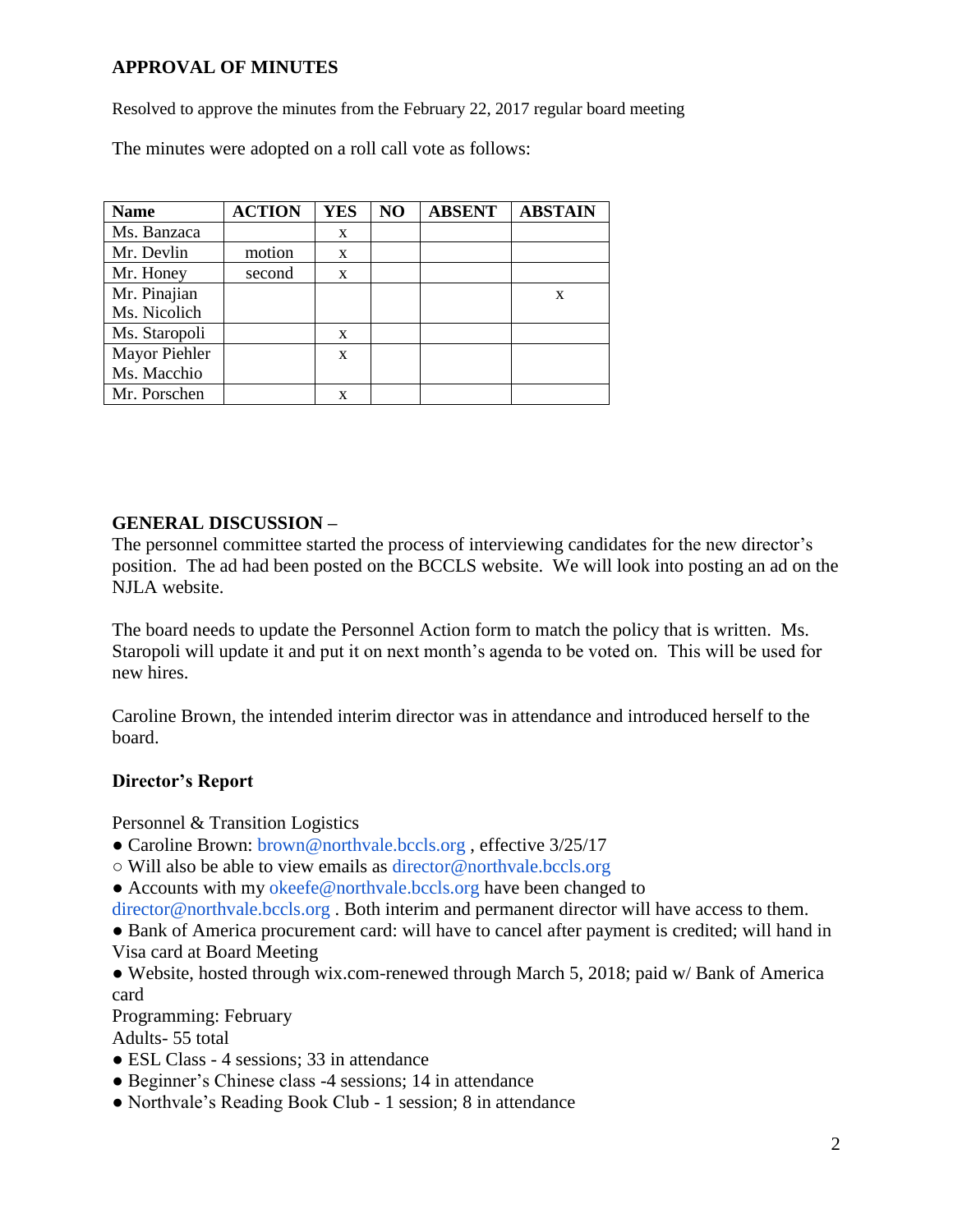We held 14 various children's programs with 85 children and 26 teens in attendance. State Report - Survey was submitted electronically on 3/7/17. Supporting documentation mailed on 3/7/17. Tina has copies as well as files in my office.

Facility

● Electrician, Bill Canova-rewired a staff room outlet. No firm date yet to label electrical panels.

# **Friends of the Library Report**

**Ms. Kathy Brunet – 417 Crest Drive** gave her report from the Friends: They held their 4<sup>th</sup> wine tasting which had 20 people. They will be doing a Books and Greetings and a Headlines fundraiser. They are getting ready for their annual book sale which will be June  $1<sup>st</sup> - 4<sup>th</sup>$ .

# **Treasurer's Report**

We had our  $1<sup>st</sup>$  deposit of the year from the town of \$27,000 into our account.

# **ROLL CALL VOTES –**

Resolved to approve the claims list for the month of March in the amount of \$ 4234.26

The resolution was adopted on a roll call vote as follows:

| <b>Name</b>   | <b>ACTION</b> | <b>YES</b> | NO | <b>ABSENT</b> | <b>ABSTAIN</b> |
|---------------|---------------|------------|----|---------------|----------------|
| Ms. Banzaca   | second        | X          |    |               |                |
| Mr. Devlin    |               | X          |    |               |                |
| Mr. Honey     |               | X          |    |               |                |
| Mr. Pinajian  |               | X          |    |               |                |
| Ms. Nicolich  |               |            |    |               |                |
| Ms. Staropoli | motion        | X          |    |               |                |
| Mayor Piehler |               | X          |    |               |                |
| Ms. Macchio   |               |            |    |               |                |
| Mr. Porschen  |               | X          |    |               |                |

Resolved to approve the replenishment of the petty cash for \$75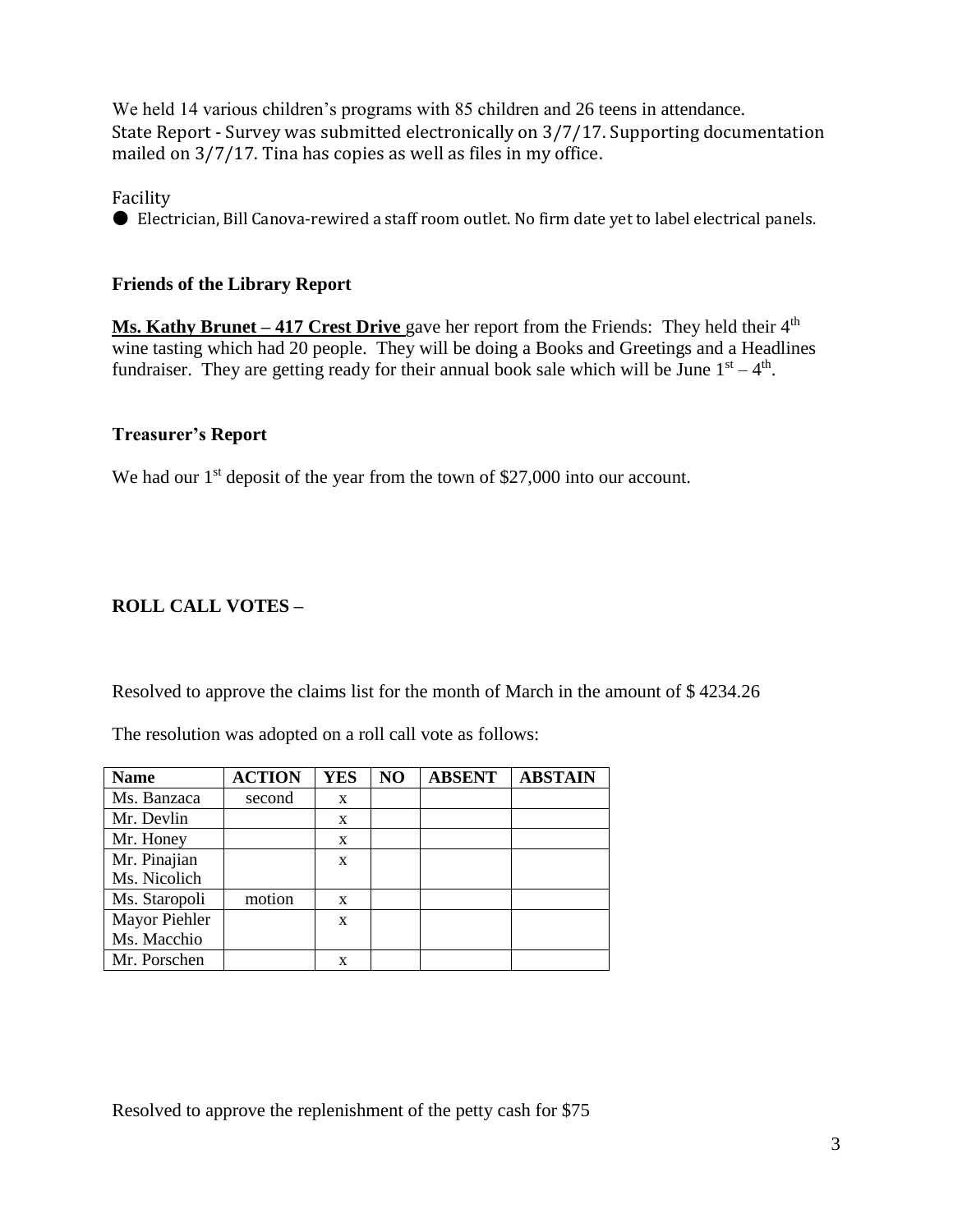The resolution was adopted on a roll call vote as follows:

| <b>Name</b>   | <b>ACTION</b> | <b>YES</b> | N <sub>O</sub> | <b>ABSENT</b> | <b>ABSTAIN</b> |
|---------------|---------------|------------|----------------|---------------|----------------|
| Ms. Banzaca   |               | X          |                |               |                |
| Mr. Devlin    |               | X          |                |               |                |
| Mr. Honey     |               | X          |                |               |                |
| Mr. Pinajian  |               | X          |                |               |                |
| Ms. Nicolich  |               |            |                |               |                |
| Ms. Staropoli | motion        | X          |                |               |                |
| Mayor Piehler |               | X          |                |               |                |
| Ms. Macchio   |               |            |                |               |                |
| Mr. Porschen  | second        | x          |                |               |                |

Resolved to approve the contract from PRO LIBRA for an interim director, Caroline Brown, at an hourly rate of \$60.00. Starting March 22, 2017 for one hour, two hours on Thursday March 23, and two hours on Friday March 24 overlapping with Director O'Keefe. She will officially begin on Saturday March  $25<sup>th</sup>$  and work at least 20 hours a week and up to 30 hours with the approval of the President or the Secretary of the board.

The resolution was adopted on a roll call vote as follows:

| <b>Name</b>   | <b>ACTION</b> | <b>YES</b> | NO | <b>ABSENT</b> | <b>ABSTAIN</b> |
|---------------|---------------|------------|----|---------------|----------------|
| Ms. Banzaca   | second        | X          |    |               |                |
| Mr. Devlin    |               | X          |    |               |                |
| Mr. Honey     |               | X          |    |               |                |
| Mr. Pinajian  |               | X          |    |               |                |
| Ms. Nicolich  |               |            |    |               |                |
| Ms. Staropoli | motion        | X          |    |               |                |
| Mayor Piehler |               | X          |    |               |                |
| Ms. Macchio   |               |            |    |               |                |
| Mr. Porschen  |               | x          |    |               |                |

## **HEARING OF THE PUBLIC –**

President Porschen opened the meeting to the public at 6:53 PM

**Ms. Kathy Brunet – 417 Crest Drive** wished Director O'Keefe the best of luck and gave her a card and gift from the Friends of the Library.

The Friends will also have a table down at Hogan's Park with Emily Pepe on April 22 for baseball's opening day from 9:30 – 12.

With no one else addressing the board President Porschen declared the public comment portion of the meeting closed at 6:55 pm